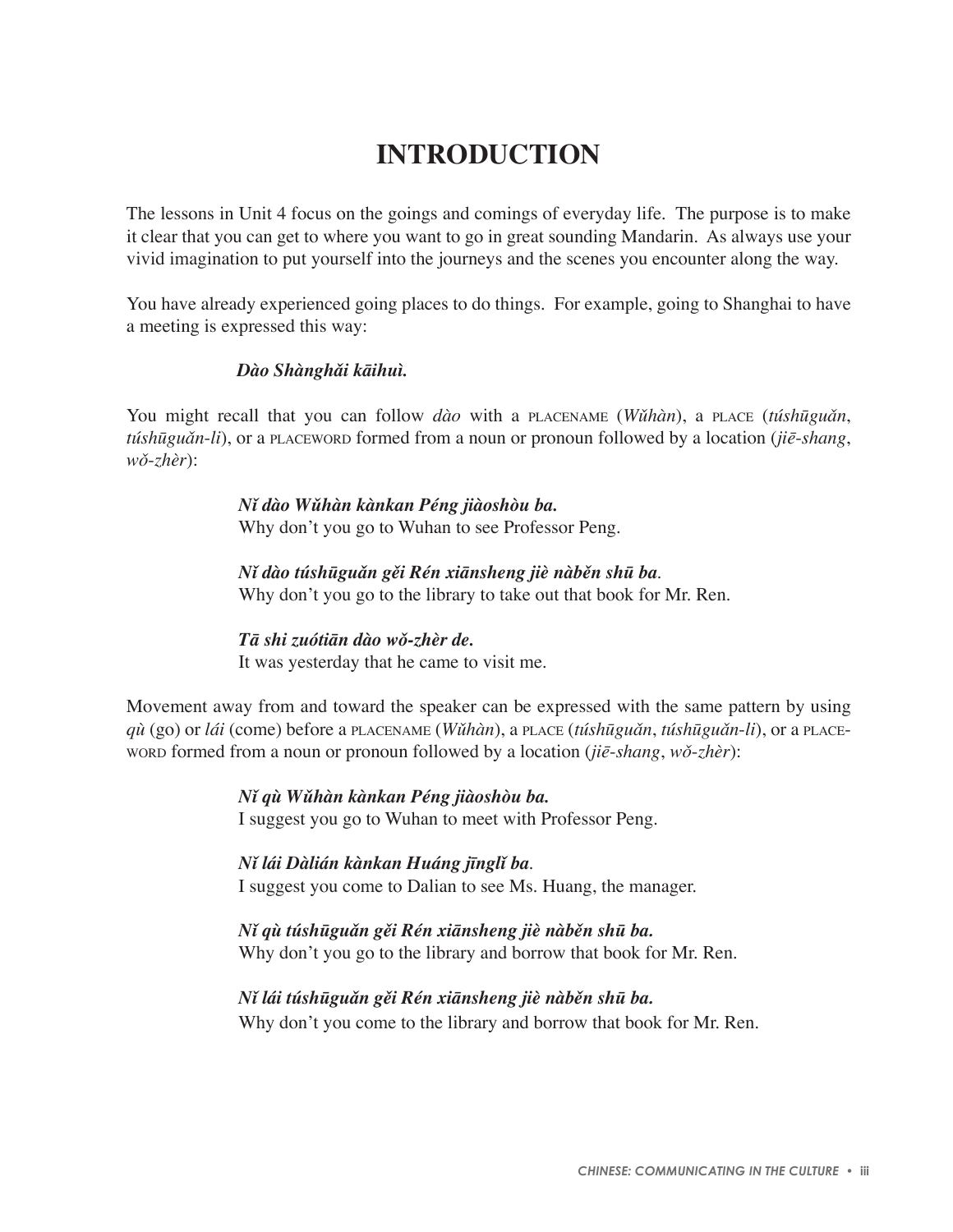#### *Tä shi zuótiän qù wô-nàr de.*

It was yesterday when he went to visit me.

#### *Tä shi zuótiän lái wô-zhèr de.*

It was yesterday when he came to visit me.

Using the verbs *dào* and *shàng* before a destination and adding *lái* or *qù* after, you will also express movement toward and away from the speaker:

| Shàng tā-nàr qù. / Dào tā-nàr qù. | Go to her.                   |
|-----------------------------------|------------------------------|
| Dào túshūguǎn-wàibiān(r) lái.     | Come to outside the library. |
| Ní shàng năr gù?                  | Where are you going?         |
| Tā méi(-you) dào zhèr lái.        | She didn't come here.        |

If you have a purpose for going or coming, you may mention it after you describe the movement:

 *Shàng tä-nàr qù wènwen. / Dào tä-nàr qù wènwen.* Go ask her.

 *Dào túshüguân-wàibiän(r) lái jië wô.* Come and pick me up outside the library.

 *Nî shàng nâr qù xuéxí?* Where are you going to study?

 *Tä méi(-you) dào zhèr lái jiè qián.* She didn't come here to borrow money.

You might recall that you can express change by concluding an expression of a "state." For example, states can be described by adjectives (*Wô lèi le*. I'm tired now.) and negatives (*Lâo Wáng bú-shàngbän le*. Lao Wang quit coming to work.). You can also describe a state by adding a modal such as *xiǎng* (intention, desire, etc.):

| Wǒ xiànzài xiǎng qù le. | I want to go now (change of mind). |
|-------------------------|------------------------------------|
| Wǒ bù-xiǎng qù le.      | I no longer want to go.            |

One thing about going and coming that sometimes perplexes learners of Chinese is the formulaic use of social expressions. If someone you know comes into your room, it is common in Chinese to greet them by saying:

*Nî lái le.* You're here. / Hi!